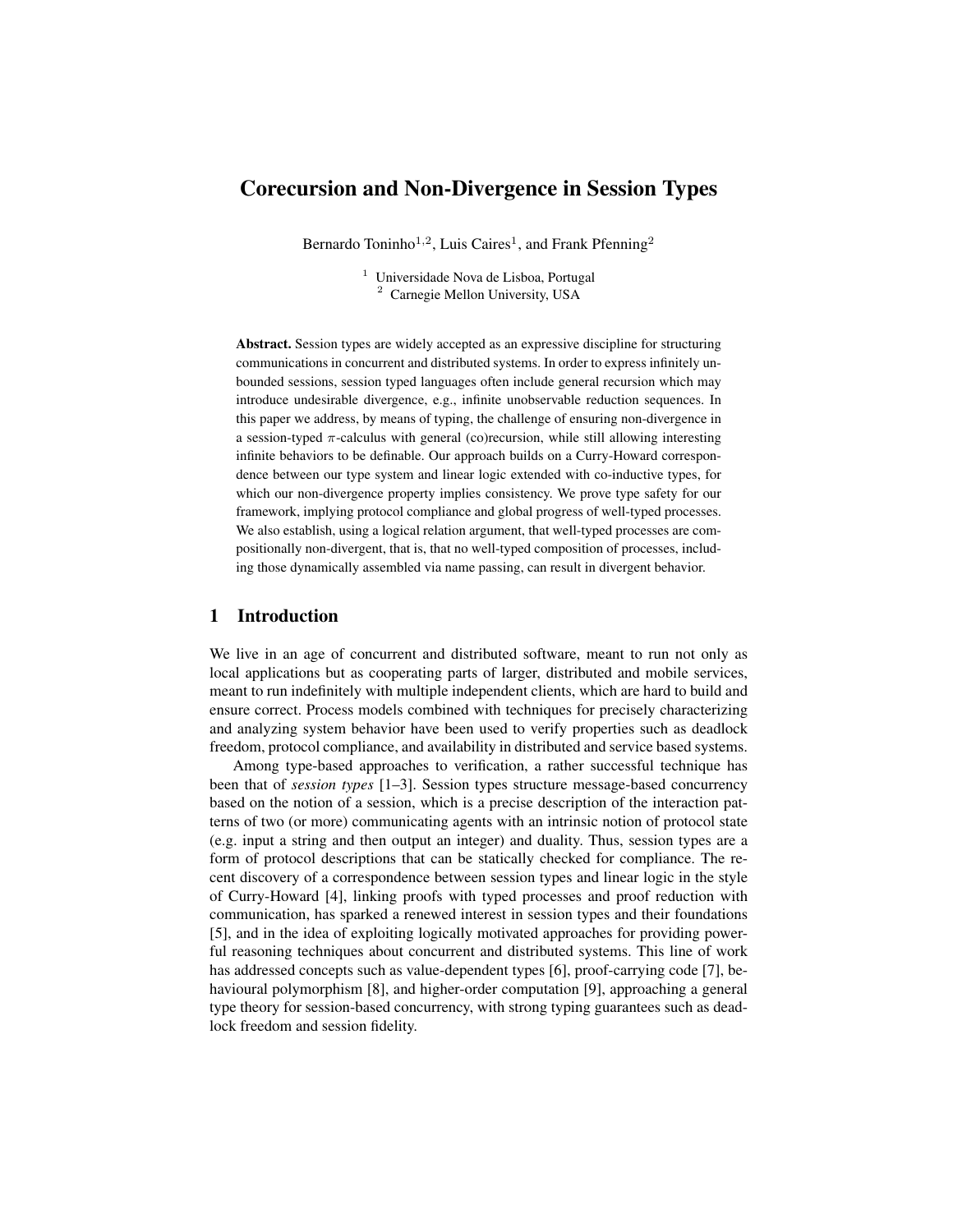Although in the untyped setting infinite behavior is encodable using  $(\pi$ -calculus) replication, more "practical" session typed languages often introduce general recursion at both the program and type level [2]. In a typed setting, replication can only capture *finite* session behaviors, even if replicated arbitrarily often. It is insufficient to model *infinite session behavior*, or repeating behavioral patterns depending on evolving state.

Unfortunately, existing session type systems for languages equipped with general recursion do not avoid validating systems exhibiting undesirable *internal divergence*, e.g., infinite sequences of unobservable internal reduction steps. While this issue already arises at the level of individual systems, it becomes more serious when one needs to consider dynamically linked systems. For example, plugging together subsystems, e.g. as a result of dynamic channel passing or of linking higher-order code, may undesirably result in a system unable to offer its intended services due to divergent behavior, even if the subsystems are independently well-typed and divergence-free.

In this work, we tackle the challenge, within a session typed framework, of reconciling general recursion, enabling potentially infinite behaviour to be expressed, with local termination (non-divergence), strong normalization, and compositionality (i.e. any well-typed process composition is non-divergent).

We illustrate our language with a toy example: consider a Twitter web service offering a replicated session *trends* which is intended to produce a stream of current trends, according to some custom metrics. The service is parametrized by a filter session that given a stream of tweets produces a stream of trends. The session types involved are  $(-\infty)$ and ∧ denote session data input and data output, respectively, and ! service offering):

| TrendService $\triangleq$ !(Filter $\multimap$ Trends) | Filter $\triangleq$ Tweets $\multimap$ Trends   |
|--------------------------------------------------------|-------------------------------------------------|
| Tweets $\triangleq \nu X$ . (tweet $\wedge X$ )        | Trends $\triangleq \nu Y$ . (trend $\wedge Y$ ) |

Type TrendService specifies a replicated service that given an appropriate filter process providing the trend metrics specified by the client, transforms a stream of tweets (a recursive session that outputs tweets) into a stream of trends (a recursive session that outputs trends), produces the stream of trends the client wishes to measure. A possible client for the service is the following process (we write corec  $Z.P$  for a corecursive definition of  $P$  with recursion variable  $Z$ ):

Client  $\triangleq (\nu x)$ trends $\langle x \rangle \cdot (\nu k)x \langle k \rangle \cdot (F_k | (\text{core } Z.x(y).p(y).Z))$ 

The Client process invokes the shared server, resulting in a fresh session on channel  $x$ , sends a handle k to the analytics package  $F_k$ , and then sits in a loop printing out (on session  $p$ ) each trend received from the server on session x. In our type system, we may derive the typing judgment: trends: TrendService  $\vdash$  Client :: p: Trends. We follow the formulation of linear logic based session types of [4], where typing judgments have the form  $\Gamma; \Delta \vdash P :: x : U$ . Such a judgment states of process P that it provides a session of type U at x, when composed with services / sessions as specified by  $\Gamma$ ;  $\Delta$ . We may compose the client and the trend service (offered by a process Serv) into a closed system  $Sys \triangleq (\nu$ trends)(Serv | Client). Sys will (unboundedly) print out trends on channel p. Although it generates an infinite stream of trends at  $p$ , involves higher-order name passing, dynamic linking, and occurrences of recursive calls, Sys will never get into internal divergence, as a result of being well-typed in our type system.

It is challenging to obtain an expressive and flexible typing discipline for general co-recursion (provably) ensuring the compositional non-divergence property, as we do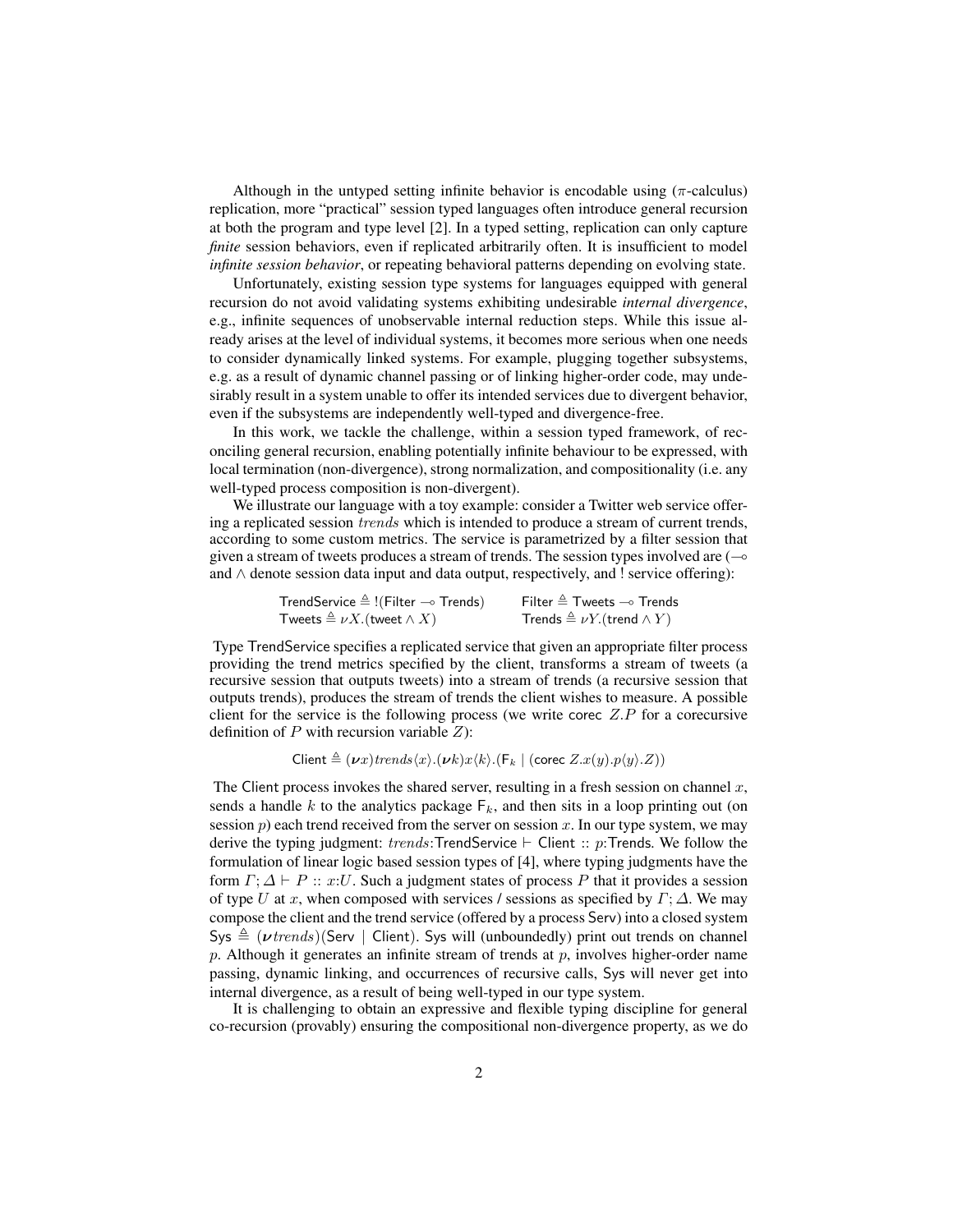in this work. For instance, consider the similar looking processes:

Loop  $\triangleq$  corec  $L(c).c(x).(\nu d)(L(d) | d\langle n \rangle.[d \leftrightarrow c])$ Good  $\triangleq$  corec  $G(c).c(x).(\nu d)(G(d) | c\langle n \rangle.[d \leftrightarrow c])$ 

Both processes do not autonomously diverge. It is possible to type Good in our system, thus ensuring that it will never diverge, even when composed with arbitrary (well-typed) processes. However, this is not the case for Loop, which produces (subtly) an infinite reduction sequence after the first communication on  $c$  (as we detail in Section 4), and is not typeable in our system.

Our typing discipline eliminates *unproductive* internal behavior, ensuring together with global progress (actually, lock-freedom) and protocol fidelity, the *compositional non-divergence* of infinite behaviors (i.e. there is no well-typed process context under which a well-typed process will evolve to a divergent behavior), an important property out of the scope of existing session type systems with recursive types. We summarize the contributions of our work:

- We introduce a session type system for our process calculus based on linear logic with coinductive types, associating corecursive process definitions with coinductive session types which encode potentially infinite session behavior.
- We show that well-typed processes enjoy very strong safety properties such as type preservation (or session fidelity) and progress, even in the presence of corecursion.
- We prove that well-typed processes are *compositionally non-divergent* by employing a logical relations argument, extended to coinductive session types, ensuring that any well-typed service implemented in our calculus may never become unavailable through divergent behavior.

#### 2 Process Model

In this section we introduce our process calculus, essentially consisting of a (synchronous)  $\pi$ -calculus with basic data types for convenience, input-guarded replication, labelled choice and selection and corecursion. The syntax of processes is given below:

```
M, N ::= \dots (basic data constructors)
P, Q \; ::= x \langle M \rangle.P \mid x \langle y \rangle.P \mid x \langle y \rangle.P \mid (\nu y) P \mid !x \langle y \rangle.P \mid P \mid Q| x.\mathsf{case}(l_j \Rightarrow P_j) \mid x.l_i; P \mid (\mathsf{corec} \ X(\overline{y}).P) \ \overline{c} \mid X(\overline{c}) \mid [x \leftrightarrow y] \mid \mathbf{0}
```
We range over basic data with M, N and processes with P, Q. We write  $\overline{y}$  and  $\overline{c}$  for a list of variables and channels, respectively. We write  $fn(P)$  for the free names of process P. Basic data type constructors include the typical constructs for manipulating data such as numbers, strings and lists. The process language is a synchronous  $\pi$ -calculus with term input  $x(y)$ . P and output  $x\langle M \rangle$ . P, channel output  $c\langle y \rangle$ . P, input-guarded replication  $!x(y).P$ , *n*-ary labelled choice  $x.\text{case}(l_j \Rightarrow P_j)$  and selection  $x.l_i$ ; *P*, channel forwarding  $[x \leftrightarrow y]$  and, crucially, a parametrized *corecursion* operator (corec  $X(\overline{y})$ . P)  $\overline{c}$ , enabling corecursive process definitions (the variables  $\overline{y}$  are bound in P). The parameters are used to instantiate channels (and values) in recursive calls accordingly.

The operational behavior of processes is given in terms of reduction and labelled transitions, both defined modulo structural congruence (written  $\equiv$ ) which captures basic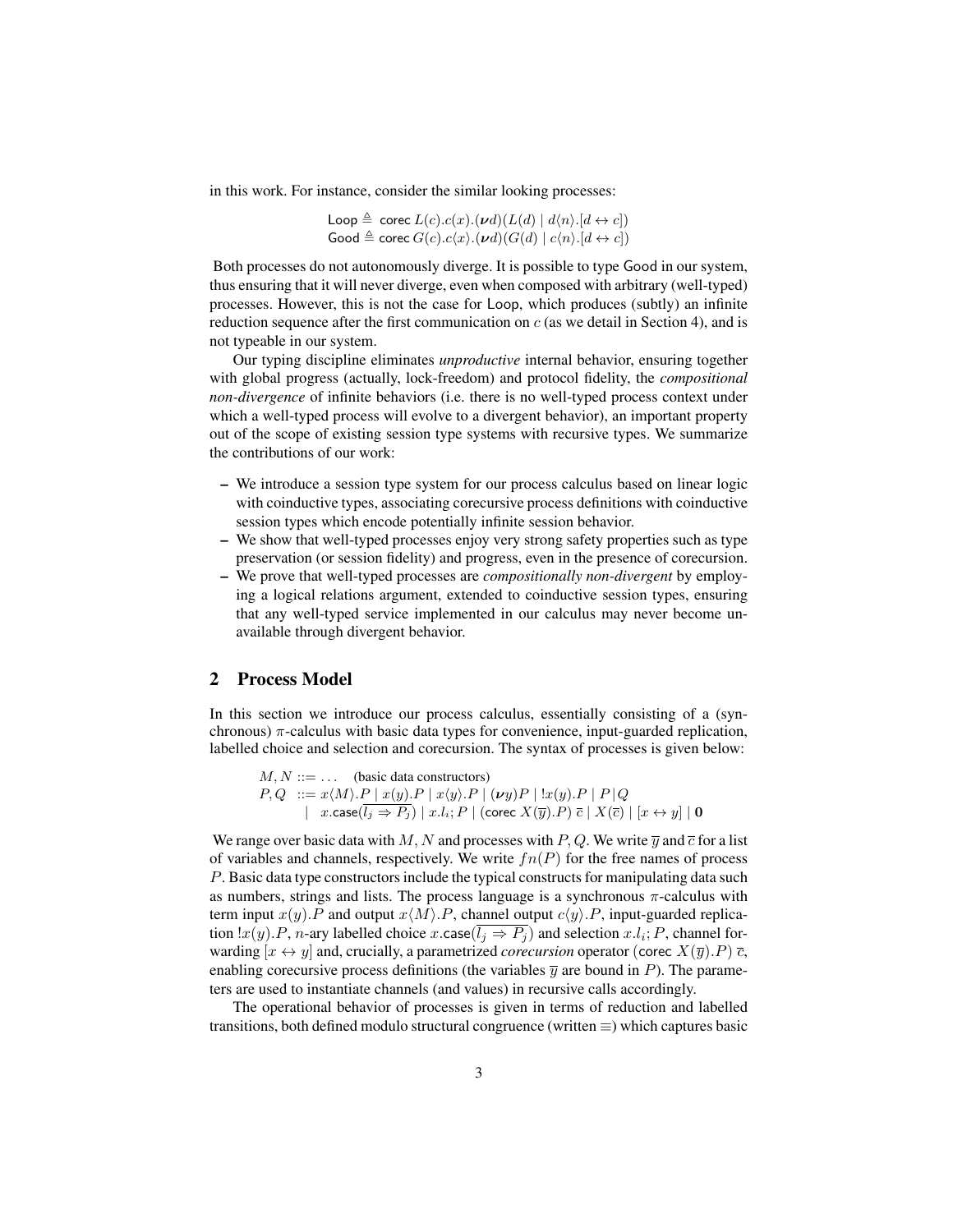| $x \notin fn(P) \Rightarrow P   (\nu x)Q \equiv (\nu x)(P   Q)$ | $P \equiv_{\alpha} Q \Rightarrow P \equiv Q$         |
|-----------------------------------------------------------------|------------------------------------------------------|
| $P   (Q   R) \equiv (P   Q)   R$                                | $P Q \equiv Q P$                                     |
| $(\nu x)(\nu y)P \equiv (\nu y)(\nu x)P$                        | $[y \leftrightarrow x] \equiv [x \leftrightarrow y]$ |
| $P\,0 \equiv P$                                                 | $(\nu x)0 \equiv 0$                                  |

Fig. 1. Structural Congruence

 $c\langle V \rangle.P \mid c(x).Q \longrightarrow P \mid Q\{V/x\}$ <br>  $c\langle y \rangle.P \mid c(x).Q \longrightarrow P \mid Q\{y/x\} \mid lc(x).Q$ <br>  $c.\text{case}(\overline{l_i \Rightarrow P_i}) \mid c.l_i; Q \longrightarrow P_i \mid Q$  $c\langle y \rangle \cdot P \mid !c(x) \cdot Q \longrightarrow P \mid Q \{ y/x \} \mid !c(x) \cdot Q$  $(\nu x)(P \mid [y \leftrightarrow x]) \longrightarrow P\{y/x\} \quad (x \neq y)$  If  $Q \longrightarrow Q'$  then  $P \mid Q \longrightarrow P \mid Q'$ (corec  $X(\overline{y}) \cdot P \overline{c} \longrightarrow P\{\overline{c}/\overline{y}\}\{(\text{corec } X(\overline{y}) \cdot P)/X\}$  If  $P \longrightarrow Q$  then  $(\nu y)P \longrightarrow (\nu y)Q$ <br>If  $P = P'$  and  $P' \longrightarrow Q'$  and  $Q' = Q$  then  $P \longrightarrow Q$ If  $P \equiv P'$  and  $P' \longrightarrow Q'$  and  $Q' \equiv Q$  then  $P \longrightarrow Q$ 

#### Fig. 2. Reduction

structural identities of processes (Fig. 1). Reduction  $P \longrightarrow Q$  is defined by the rules in Fig. 2. Term communication is only done in value form, meaning that all terms are reduced to values – written as  $V$  – before communication takes place (the reduction rules for terms and the compatible closure rules are omitted). We note the standard unfolding semantics for corecursive definitions. We write  $\Rightarrow$  for the reflexive transitive closure of  $\longrightarrow$  and P  $\Downarrow$  iff P is non-divergent (i.e. there is no infinite reduction sequence starting with  $P$ ).

To define the interactions of a process with its environment we adopt the early labelled transition system for the  $\pi$ -calculus [10] extended with the appropriate labels and rules for choice, value communication, forwarding and corecursion. A transition  $P \stackrel{\alpha}{\longrightarrow} Q$  denotes that process P may evolve to Q by performing the action represented by label  $\alpha$ . Transition labels are defined as:

$$
\alpha ::= \tau \mid x(y) \mid x(V) \mid x.l \mid \overline{xy} \mid x V \mid x \langle y \rangle \mid x.l
$$

Actions are channel input  $x(y)$ , value input  $x(V)$ , the offer of a labelled choice x.l and their matching co-actions, respectively the channel output  $\overline{xy}$ , value output  $\overline{x V}$ and bound output  $\overline{x\langle y \rangle}$  actions, and the selection  $\overline{x.l}$ . The bound output  $\overline{x\langle y \rangle}$  denotes extrusion of a fresh name y along x. Internal action is denoted by  $\tau$ . For conciseness we highlight only the transition rules for forwarding and corecursion, which are given a silent transition semantics:

 $(\nu x)(P \mid [y \leftrightarrow x]) \stackrel{\tau}{\rightarrow} P\{y/x\} \ (y \neq x)$  (corec  $X(\overline{y}).P) \overline{c} \stackrel{\tau}{\rightarrow} P\{\overline{c}/\overline{y}\}\{(\text{corec } X(\overline{y}).P)/X\}$ 

The full set of rules for the labelled transition semantics can be found in Appendix B.

#### 3 Type System

In this section we motivate and present our type system based on intuitionistic linear logic. The syntax of types is given below:

$$
\tau, \sigma \qquad ::= \text{nat} \mid \text{string} \mid \dots
$$
  

$$
A, B, C ::= \tau \supset A \mid \tau \wedge A \mid A \multimap B \mid A \otimes B \mid \mathbf{1} \mid \& \{\overline{l_j : A_j}\} \mid \bigoplus \{\overline{l_j : A_j}\} \mid !A \mid \nu X. A \mid X
$$

We distinguish the types of data  $\tau$ ,  $\sigma$  from sessions A, B, C. The language of session types covers the standard session constructs: data input and output ( $\tau \supset A$  and  $\tau \wedge A$ ),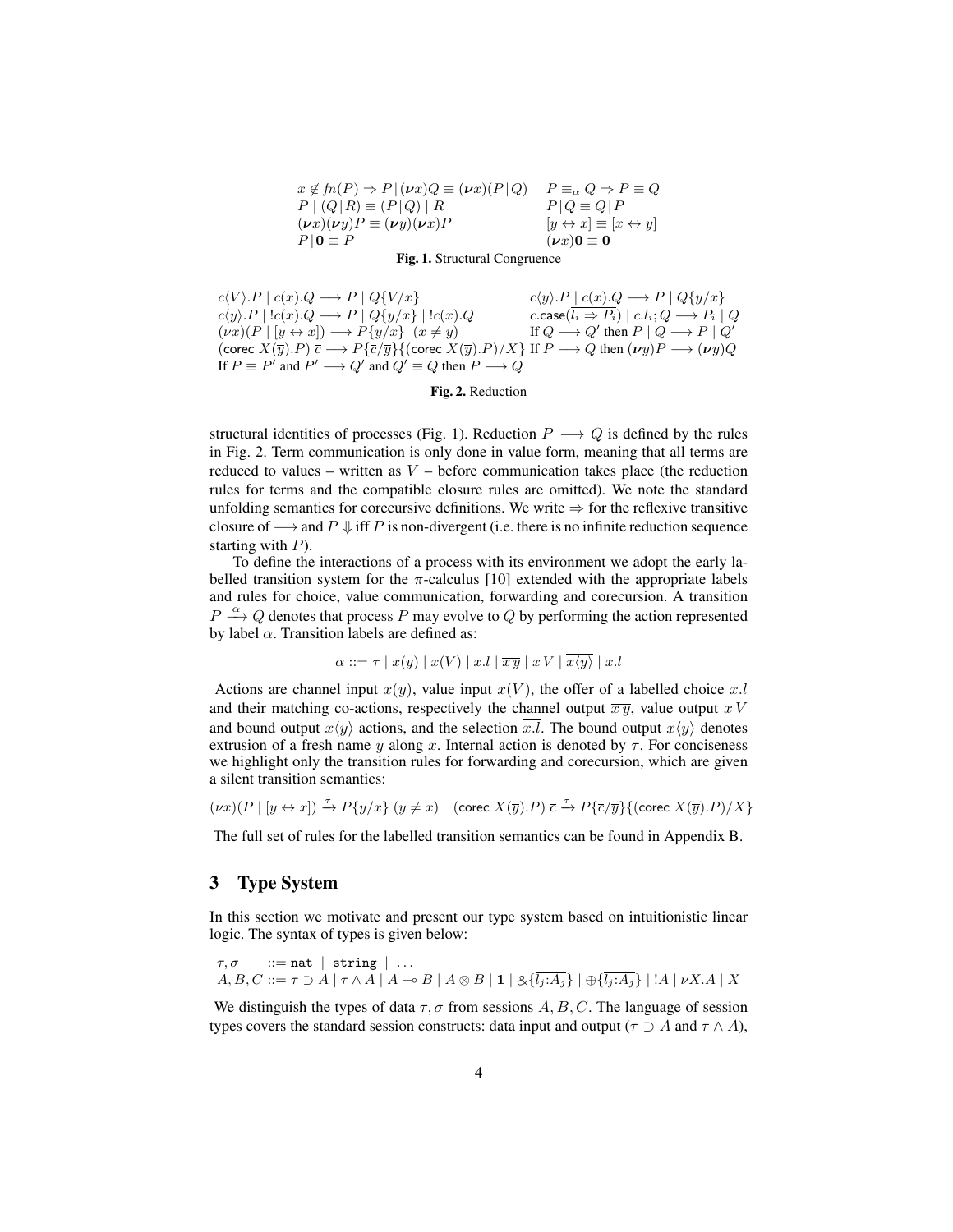session input and output ( $A \multimap B$  and  $A \otimes B$ ), termination (1), labelled choice and selection ( $\&\{l_i:A_i\}$  and  $\oplus\{l_i:A_i\}$ ), replication (!A) and coinductive sessions ( $\nu X.A$ ).

#### 3.1 From General Recursion to Corecursion

While both recursive and coinductive session types denote potentially infinite session behavior, the fundamental distinction is that general recursion might generate an infinite sequence of *internal* actions and thus cause divergence, whereas a valid coinductive definition of a session typed process is guaranteed to always have a finite sequence of internal actions before offering some observable behavior – i.e. be *productive* – and thus cannot diverge. It is this *external*, observable behavior that may be infinite in a coinductively defined, session typed process. Moreover, this non-divergence result is *compositional*: well-typed coinductive sessions may be safely composed, ensuring that the resulting system is itself non-divergent.

To rule out divergence we impose a discipline on the occurrence of the recursion variable in processes, in line with the work on coinductive definitions in dependent type theories such as that of Coq [11] or Agda [12], but here mapped to a concurrent setting, where types describe *behavior* that is produced by processes rather than *data* that is constructed by functions, making many of the more recent type-based termination methods [13] based on indexing constructors for coinductive data types not immediately applicable. Essentially, we require that a corecursive process definition be *productive* – there is always a finite sequence of internal actions between *observable* actions.

Observable actions are those that take place on the session channel that is being *offered* by a given process, whereas internal actions are those generated through interactions with ambient sessions. Given our notion of productivity, a natural restriction is to require an action on the offered channel before allowing recursive calls to take place (i.e. recursive calls must be *guarded* by an observable action). However, guardedness alone is not sufficient to ensure productivity. Process Loop from Section 1 is guarded but produces divergent behavior when composed with a process that provides it with an output. The issue is that after the input along  $c$ , we have an occurrence of the recursion variable in parallel with a process that *interacts* with the recursive occurrence locally, destroying the productivity of the original definition.

Thus, ensuring non-divergence in a compositional way requires not only guardedness but also disallowing interactions with corecursive calls within corecursive definitions, a property we call *co-regular recursion*. To this end, we must impose that processes that are placed in parallel with corecursive calls may not communicate with the corecursive call, although they may themselves perform other actions. As we discuss at the end of this section, our type system ensures this form of non-interference by not exposing the communication interface of corecursive calls, ensuring that processes composed with corecursive calls may perform communication, but *not* with the corecursive call itself.

#### 3.2 Typing Coinductive Sessions

Having made the informal case for the kinds of restrictions on general recursion that are needed in order to eliminate divergent computation, we now present the type system for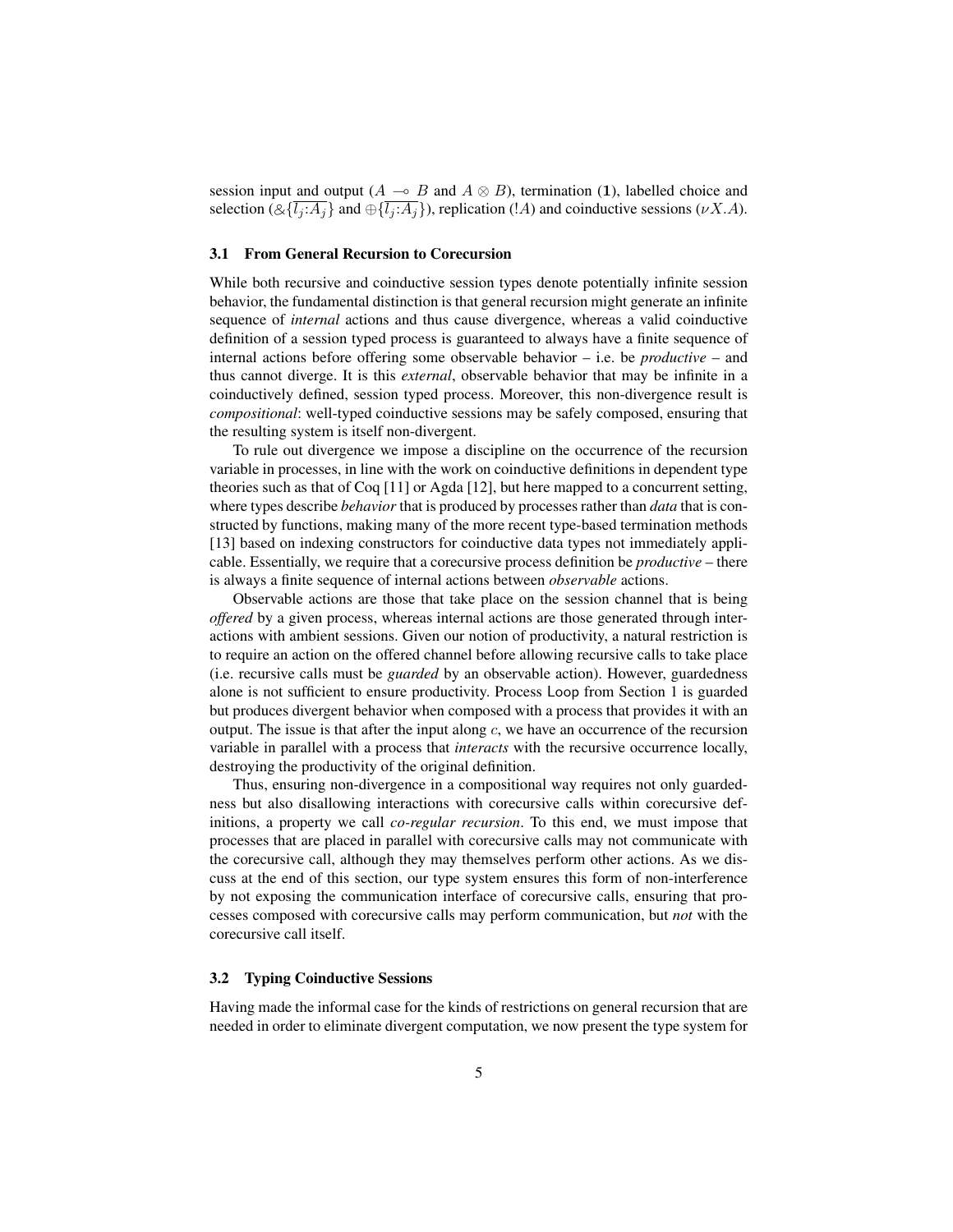(A)  
\n
$$
\Psi \vdash M : \tau \quad \Psi ; \Gamma ; \Delta \vdash_{\eta} P :: c : A
$$
\n
$$
\Psi ; \Gamma ; \Delta \vdash_{\eta} P :: c : A
$$
\n
$$
\Psi ; \Gamma ; \Delta , c : A \vdash_{\eta} Q :: d : D
$$
\n
$$
\Psi ; \Gamma ; \Delta \vdash_{\eta} P :: d : b
$$
\n
$$
\Psi ; \Gamma ; \Delta \vdash_{\eta} P :: d : b
$$
\n
$$
\Psi ; \Gamma ; \Delta , c : \tau \land A \vdash_{\eta} c(x) . Q :: d : b
$$
\n
$$
\Psi ; \Gamma ; \Delta , c : \Gamma \vdash_{\eta} P :: d : b
$$
\n
$$
\Psi ; \Gamma ; \Delta , c : \tau \land A \vdash_{\eta} P :: c : b
$$
\n
$$
\Psi ; \Gamma ; \Delta \vdash_{\eta} P :: d : b
$$
\n
$$
\Psi ; \Gamma ; \Delta \vdash_{\eta} P :: d : d : b
$$
\n
$$
\Psi ; \Gamma ; \Delta \vdash_{\eta} P :: c : d \otimes B
$$
\n
$$
\Psi ; \Gamma ; \Delta , x : A, c : B \vdash_{\eta} Q :: d : b
$$
\n
$$
\Psi ; \Gamma ; \Delta , x : A \vdash_{\eta} P :: c : B
$$
\n
$$
\neg \Box \psi ; \Gamma ; \Delta , x : A \otimes B \vdash_{\eta} c(x) . Q :: d : b
$$
\n
$$
\Psi ; \Gamma ; \Delta \vdash_{\eta} P :: c : A
$$
\n
$$
\neg \Box \psi ; \Gamma ; \Delta \vdash_{\eta} Q_1 :: x : A \quad \Psi ; \Gamma ; \Delta_2, c : B \vdash_{\eta} Q_2 :: d : b
$$
\n
$$
\psi ; \Gamma ; \Delta \vdash_{\eta} P :: c : A
$$
\n
$$
\langle \& L \rangle
$$
\n
$$
\psi ; \Gamma ; \Delta \vdash_{\eta} P_1 :: c : c A_1 ... \Psi ; \Gamma ; \Delta \vdash_{\eta} P_2 :: d : b
$$
\n
$$
\psi ; \Gamma ; \Delta , c : A \vdash_{\eta} Q :: d : b
$$
\n
$$
\psi ; \Gamma ; \Delta \vdash_{\eta} P :: c : c A
$$
\n
$$
\langle \& L \rangle
$$
\n<math display="block</p>

Fig. 3. Typing Rules (omitted rules in Fig. 6)

our language, essentially made up of the rules of linear logic plus the rules that pertain to corecursive process definitions, coinductive session types and the corecursion variable.

We define the typing judgment:  $\Psi$ ;  $\Gamma$ ;  $\Delta \vdash_{\eta} P :: z$ : A denoting that process P offers the session behavior typed with A along channel z, when composed with the (linear) session behaviors specified in ∆, with the (unrestricted, or shared) session behaviors specified in  $\Gamma$  and where  $\eta$  is a mapping from (corecursive) type variables to typing contexts (we detail this further below). We note that the names in  $\Gamma$ ,  $\Delta$  and z are all pairwise distinct. We assume typing to be defined modulo structural congruence by definition. Context  $\Psi$  tracks the free variables in P that pertain to basic data values that are to be sent and received. We make use of judgment  $\Psi \vdash M:\tau$  to denote that term M, denoting a value that is to be communicated, is well typed under the assumptions in  $\Psi$ .

The rules that define our type system are given in Fig. 3, consisting essentially of those of [4] with the identity rule, value input and output (present in [9]) and coinductive types, which are associated with corecursion in the process calculus. We note that coinductive types have strictly positive occurrences of the type variable, also excluding coinductive types that have no associated session behavior before the type variable occurrence (such as  $\nu X.X$ ). Moreover, we require coinductive types to mention the type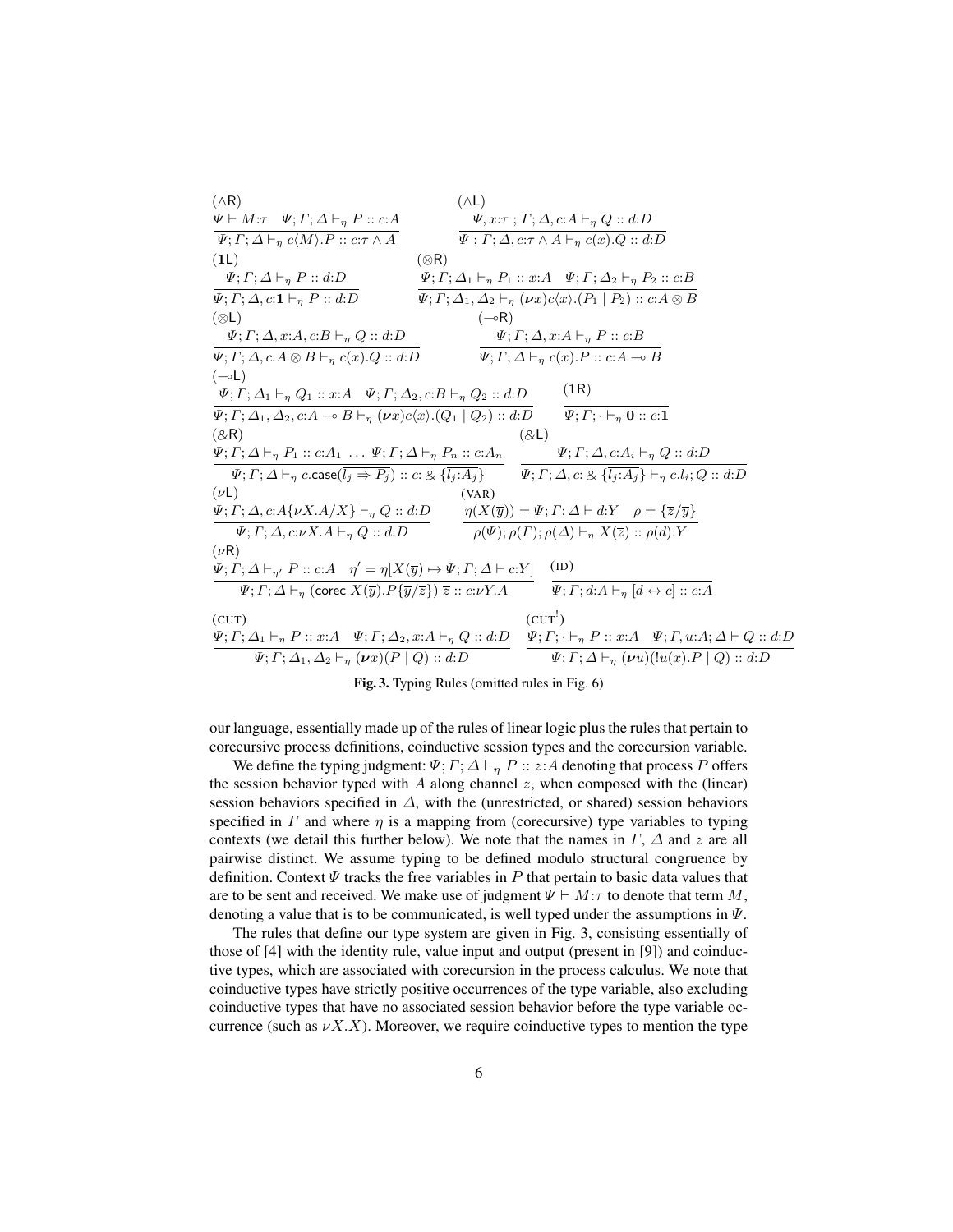variable. These restrictions are standard and thus enforced implicitly. As usual, in the presence of type annotations, typechecking is decidable.

We refrain from a detailed presentation of every rule for the sake of conciseness, highlighting instead the rules pertaining to corecursive processes and coinductive session types. We begin with the right rule for coinductive sessions, which types (parameterized) corecursive process definitions:

$$
\frac{\Psi; \Gamma; \Delta \vdash_{\eta'} P :: c:A \quad \eta' = \eta[X(\overline{y}) \mapsto \Psi; \Gamma; \Delta \vdash c:Y]}{\Psi; \Gamma; \Delta \vdash_{\eta} (\text{core } X(\overline{y}).P\{\overline{y}/\overline{z}\}) \ \overline{z} :: c:\nu Y.A} \ (\nu \mathsf{R})
$$

In the rule above, the process  $P$  may use the recursion variable  $X$  and refer to the parameter list  $\bar{y}$ , which is instantiated with the list of (distinct) names  $\bar{z}$  which may occur in  $\Psi$ ,  $\Delta$ ,  $\Gamma$  or c. Moreover, we keep track of the contexts  $\Psi$ ,  $\Gamma$  and  $\Delta$  in which the corecursive definition is made, as well as the channel name along which the coinductive behavior is offered and the type variable associated with the corecursive behavior, by extending the mapping  $\eta$  with a binding for X with the appropriate information. This is necessary because, intuitively, each occurrence of the corecursion variable stands for P itself (modulo the parameter instantiations) and therefore we must check that the necessary ambient session behaviors are available for  $P$  to execute in a type correct way, respecting linearity. P itself simply offers along channel c the session behavior  $A$ (which is an open type). To type the corecursion variable we use the following rule:

$$
\frac{\eta(X(\overline{y})) = \Psi; \Gamma; \Delta \vdash d:Y \quad \rho = \{\overline{z}/\overline{y}\}}{\rho(\Psi); \rho(\Gamma); \rho(\Delta) \vdash_{\eta} X(\overline{z}) :: \rho(d):Y} \text{ (VAR)}
$$

We type a process corecursion variable X by looking up in  $\eta$  the binding for X, which references the typing environments  $\Psi$ ,  $\Gamma$  and  $\Delta$  under which the corecursive definition is well defined, the coinductive type variable  $Y$  associated with the corecursive behavior and the channel name  $d$  along which the behavior is offered. The corecursion variable  $X$  is typed with the type variable  $Y$  if the parameter instantiation is able to satisfy the typing signature (by renaming available linear and exponential resources or term variables). We also allow for the offered session channel to be a parameter of the corecursion. Finally, the left rule for coinductive session types simply unfolds the type:

$$
\frac{\Psi; \Gamma; \Delta, c: A\{\nu X.A/X\} \vdash_{\eta} Q :: d:D}{\Psi; \Gamma; \Delta, c:\nu X.A \vdash_{\eta} Q :: d:D} (\nu \mathsf{L})
$$

While the rules look fairly straightforward, they turn out to introduce quite subtle restrictions on what constitutes a well-formed (i.e. well-typed) corecursive process definition. First, observe that the introduction form for corecursive definitions does not directly unfold the coinductive type in its premise and thus references an *open* type, which means that the (corecursive) definition of  $P$  provides the behavior specified in A up to occurrences of the coinductive type variable  $Y$ . On the other hand, using a coinductive session type (which is achieved by the left rule  $\nu L$ ) entails unfolding the coinductive type as expected, and so a user of a coinductive behavior may use as many unfoldings of  $\nu Y.A$  as required.

Up to this point, we have yet to discuss how our type system enforces the necessary restrictions to ensure non-divergence. It turns out that these restrictions are imposed by the variable rule in quite subtle ways, due to its interaction with the  $\nu$ R rule. While we do not syntactically exclude processes without terminal recursion (for instance, process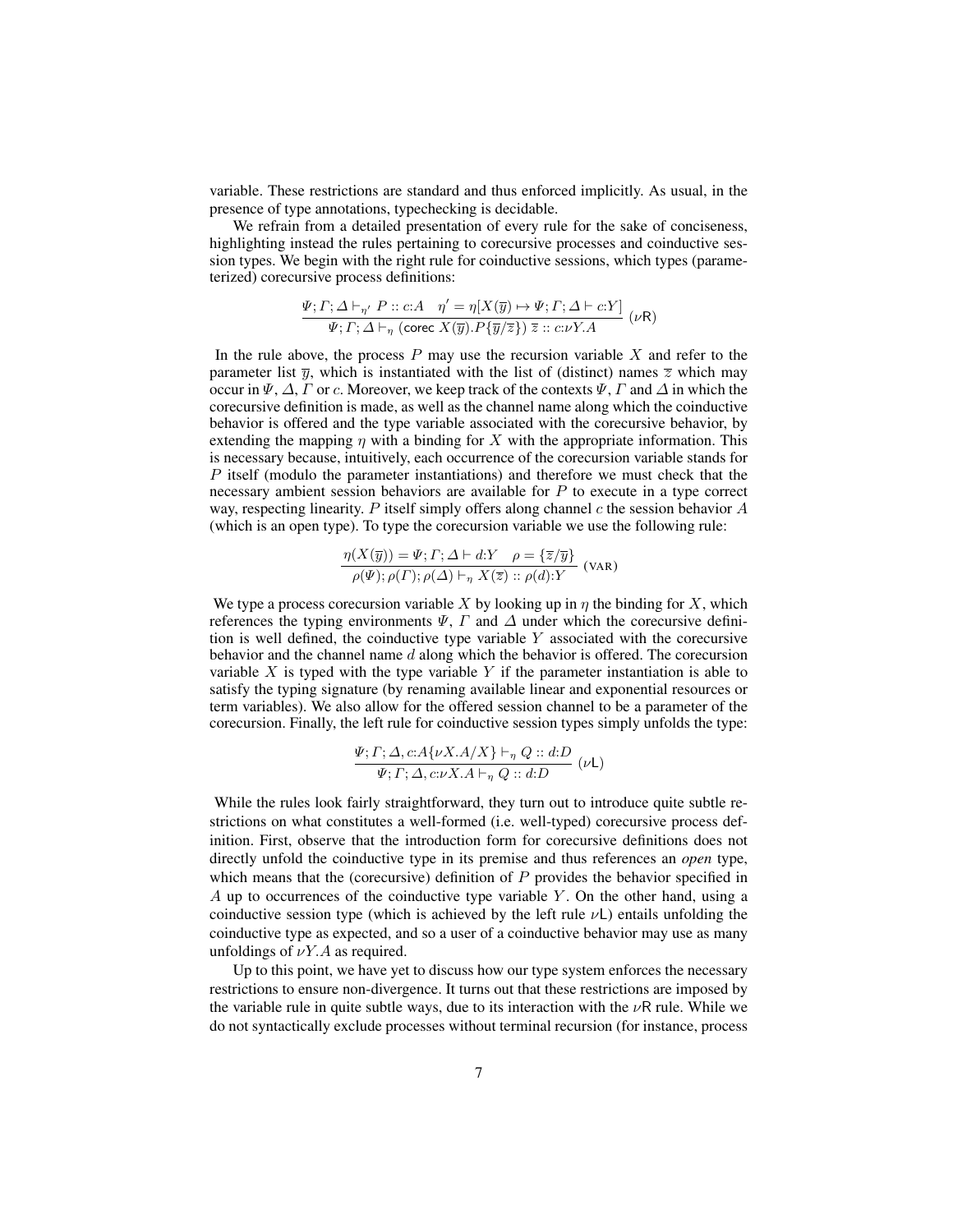Good from Section 1), a well-typed corecursive definition crucially *cannot* interact with its corecursive calls (which could potentially destroy productivity). To see why this is the case, consider how such an interaction might be allowed in our type system: in order for a corecursive definition to interact with its own corecursive call in a welltyped manner, the system would require some form of parallel composition where we obtain a handle to the corecursive call. That is, we need to obtain a typing where the channel of the corecursive call is in the context, which is only possible through a cut.

However, since the coinductive type is never unfolded when *offering* a coinductive definition, the session interface of the corecursive occurrence is not visible internally. Thus, a cut of the corecursion variable with some other process Q will generate a fresh channel c that offers the coinductive type variable, but not the *coinductive type*, meaning that no left rules that interact with the unfolding of the recursive definition can be applied. In fact, the only rule that can use  $c: X$  is the identity rule, which will forward the corecursively defined session. This does not prohibit  $Q$  from having additional behavior besides forwarding, it simply excludes (potentially) problematic internal interactions with corecursive calls.

#### 4 Examples

Excluding Unobservable Divergence Elaborating on the process Loop given in Section 1, we show how it can result in divergent behavior when interacting with a client and why Loop is not typeable in our system.

The intended behavior of Loop is to continuously input along the channel  $c$ , which is represented by the session type  $\nu X$ .nat  $\supset X$ . Consider a process P that provides an output along  $c$ , composed with Loop. We have the following reduction(s):

$$
(\nu c)(\text{Loop}(c) \mid P) \Rightarrow (\nu c)(\nu d)(\text{Loop}(d) \mid d\langle n \rangle. [d \leftrightarrow c] \mid P')
$$

In the process to the right of the arrow, there is an internal synchronization between the output along  $d$  and the input along the unfolding of Loop, resulting in the following:

$$
\Rightarrow (\nu c)(\nu d)((\nu d')(\text{Loop}(d') \mid d' \langle n \rangle . [d' \leftrightarrow d]) \mid [d \leftrightarrow c] \mid P')
$$

The infinite internal reduction is now made clear, where regardless of the behavior of  $P'$  there is always an internal reduction that produces an additional unfolding of Loop and may repeat this behavior an unbounded number of times.

It is easy to see that Loop is not well-typed: if we try to type the process bottom-up, we first apply the  $\nu$ R rule, followed by the  $\ni$ R rule. We are then left with the following:

$$
(\text{cut}) \frac{\vdash L(d) :: d:X \quad d:X \vdash d\langle n \rangle. [d \leftrightarrow c] :: c:X}{\vdash (\nu d)(L(d) \mid d\langle n \rangle. [d \leftrightarrow c]): c:X}
$$

It is immediate that the right premise of the cut cannot be typed, since all that is known about session d is that it has type  $X$ , so no communication along d can be well-typed.

The fundamental motivation for excluding these forms of unobservable divergence is that morally a process must offer some observable behavior in order to be useful. Realistically, even a divergent process should be receptive to a "kill" signal, which is encodable in our setting using choice and 1.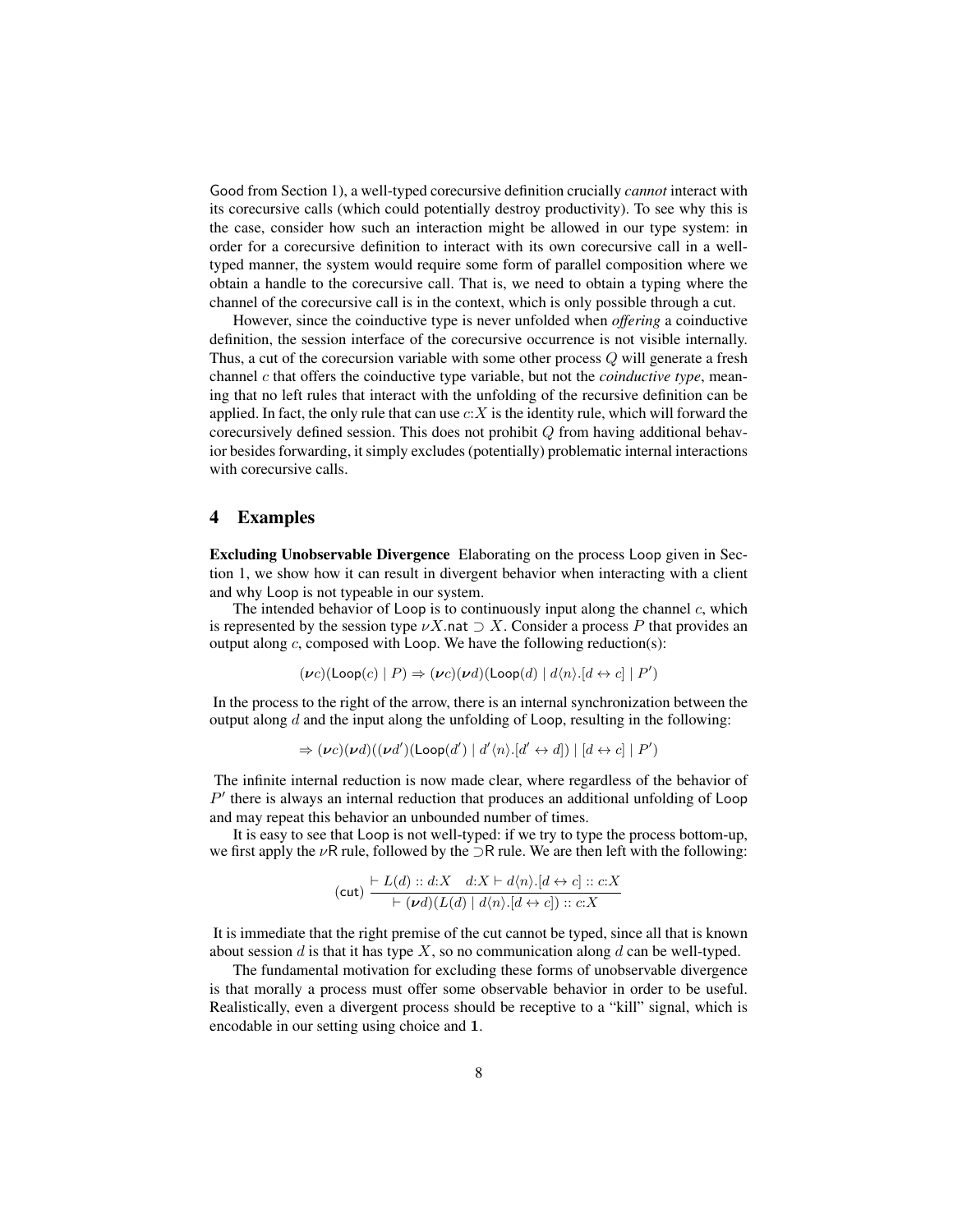Little Endian Bit Counter We illustrate how our framework can express fairly general process networks with nodes interacting according to structured session protocols. We consider the implementation of a binary counter, where each bit of a (arbitrary length) binary numeral is implemented by a process node which can only communicate with its neighboring processes in the network (in [9] we discussed a similar example, but expressed using non co-regular recursion, and not typeable in our system. We present here a version using co-regular recursion, and requiring more sophisticated handshaking). The network implements a protocol offering three operations: poll the counter for its current integer value; increment the counter value, or terminate the counter. The corresponding session type is: Counter  $\triangleq \nu X$ . & {val:int ∧ X, inc:X, halt:1}

Our implementation of Counter is based on a coordinator process that keeps a (linear) network of communicating processes, representing the counter value in little endian form (the tail process in the network holds the least significant bit). Each network node communicates with its two adjacent bit representations, whereas the coordinator communicates with the most significant bit process (and with the counter's external client), spawning new bits as needed. Overall, the coordinator works as follows: To halt the counter, the coordinator halts every node and then terminates. To provide the value of the counter, the coordinator propagates a val message along the network, which will compute the value as an integer and forward it back to the coordinator. To increment the counter, the coordinator injects an inc message into the network, which will be propagated to the least significant bit process, and, in a second phase, propagated back as a carry message, incrementing each bit (modulo 2) as needed. If the carry message, instead of a done message, reaches the coordinator, a new bit process will be spawned.

The behavior of each node is as follows. When a node receives a val message it receives the integer value computed by all the nodes encoding more significant bits, updates it with its own contribution and propagates the val message to the less significant bit nodes, from which it will receive the total counter value and send it forward to the coordinator. When an inc message is received, a node forwards it to its less significant bit neighbor, and waits for it to send back either a carry or done message. In the latter case, it will just forward the done message network along the most significant bit node up to the coordinator, signaling that nothing more needs to be done. In the former case, it will flip its value and either send a carry or a done message to its most significant bit neighbor. When a carry message reaches the coordinator, it generates a new bit, as mentioned above. The type for each  $\textsf{Node}(b, x, n)$  is given by x:Clmpl  $\vdash \textsf{Node}(b, x, n)$  :: n:Clmpl with

$$
\text{Clmpl} \triangleq \nu X. \otimes \{ \text{val:int } \supset \text{int } \wedge X, \text{inc: } \oplus \{ \text{carry:} X, \text{done:} X \}, \text{halt:} 1 \}
$$

In  $\text{Node}(b, x, n)$ , b holds the bit value, x is the session channel connecting to the less significant node (or to the terminal node) and  $n$  is the channel connecting to the most significant node (or to the coordinator). Code for  $\text{Node}(b, x, n)$  is given in Fig. 4.

The coordinator process code interfaces with clients and wraps the bit process network, generating new bit nodes as needed.

$$
\begin{array}{c}\mathsf{Coord}(x,z) \triangleq \mathsf{corec}\ X(x,z).z.\mathsf{case}(\mathsf{val} \Rightarrow x.\mathsf{val}; x\langle 0 \rangle.x(n).z\langle n \rangle.X(x,z),\\ \mathsf{inc} \Rightarrow x.\mathsf{inc}; x.\mathsf{case}(\mathsf{carry} \Rightarrow (\nu n')(\mathsf{Node}(1,x,n')\mid \mathsf{Coord}(n',z)),\\ \mathsf{done} \Rightarrow X(x,z)), \mathsf{halt} \Rightarrow x.\mathsf{halt}; \mathbf{0})\ (x,z)\end{array}
$$

To complete the system we provide the implementation of the empty bit string epsilon, which will be a closed process of type CImpl. For the val branch, it ping pongs the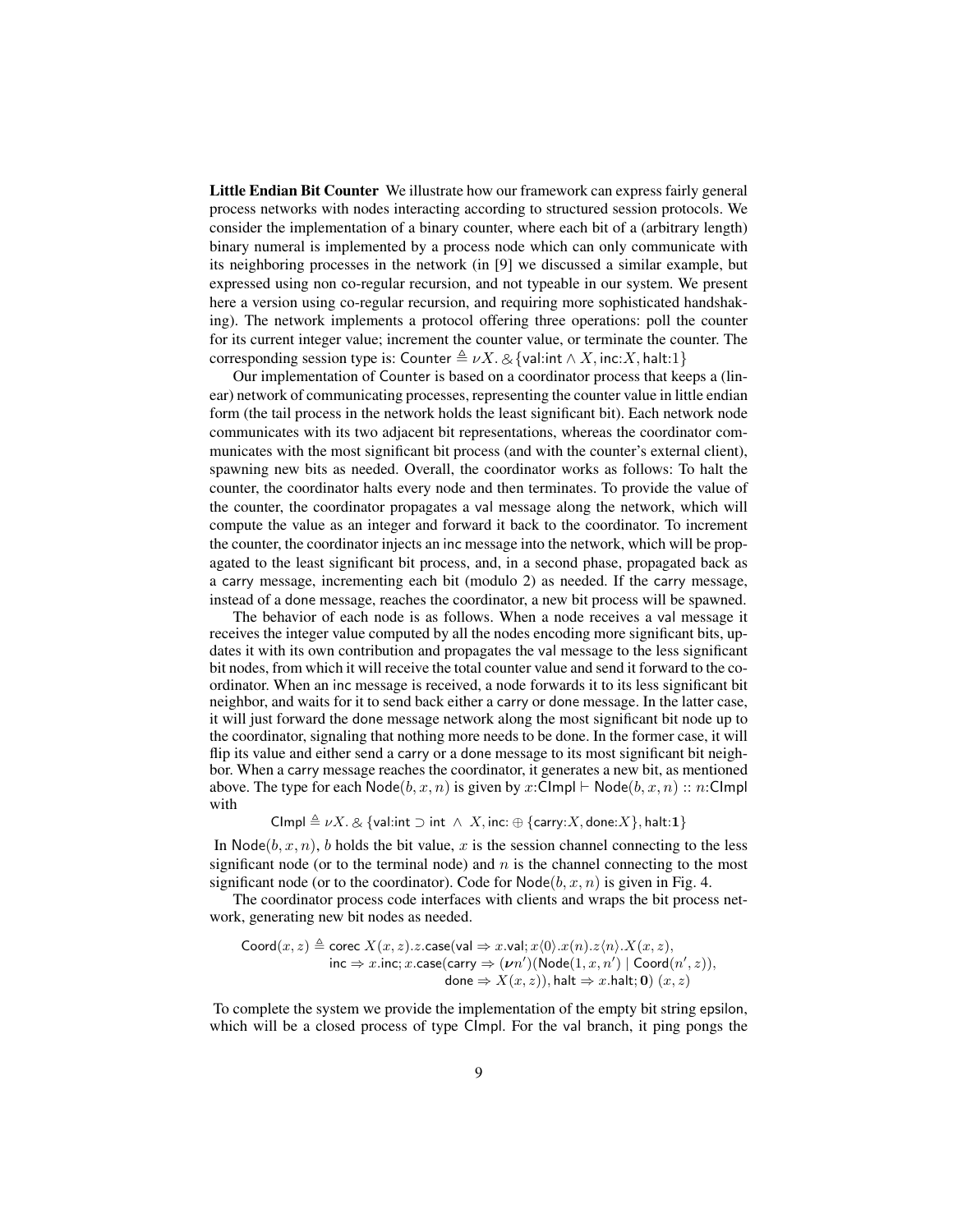$Node(b, x, n) \triangleq$  corec  $X(b, x, n)$ .n.case( val  $\Rightarrow$  x.val;  $n(m).x\langle (2 * m + b)\rangle.x(v).n\langle v\rangle.X(b, x, n),$ inc ⇒ x.inc; x.case(carry ⇒ if  $(b = 1)$  then n.carry;  $X(0, x, n)$ else *n*.done;  $X(1, x, n)$ , done  $\Rightarrow X(1, x, n)$ ), halt  $\Rightarrow$  x.halt; 0)  $(b, x, n)$ Fig. 4. Node Process

received value. For incrementing, it emits the (first) carry message:

epsilon(x)  $\triangleq$  corec  $X(x)$ .x.case(val  $\Rightarrow$   $x(n)$ . $x(n)$ . $X(x)$ , inc  $\Rightarrow$  x.carry;  $X(x)$ , halt  $\Rightarrow$  0) x Counter(c)  $\triangleq$  ( $\nu e$ )(epsilon(e) | Coord(e, c))

The system (offering *c*:Counter) is then produced by composing epsilon and Coord.

#### 5 Results

In this section, we establish type safety for our calculus, entailing session fidelity and deadlock freedom. We also develop our main result of compositional non-divergence by extending the linear logical relations of [8, 14] to the coinductive setting, restoring the connection of our framework with the logical interpretation.

Type Safety Following [4], our proof of type preservation relies on a simulation between reductions in the session-typed  $\pi$ -calculus and proof reductions from logic.

**Theorem 1** (**Type Preservation**). *If*  $\Psi$ ;  $\Gamma$ ;  $\Delta \vdash_{\eta} P$  :: z:A and  $P \rightarrow Q$  then  $\Psi$ ;  $\Gamma$ ;  $\Delta \vdash_{\eta} P$ Q :: z:A*.*

The proof of progress also follows the lines of [4], but with some additional caveats due to the presence of corecursive definitions. The key technical aspects of the proof are a series of inversion lemmas and a notion of a *live* process, consisting of a process that has not yet fully carried out its ascribed session behavior, and thus is a parallel composition of processes where at least one is a non-replicated process, guarded by some action. We define  $live(P)$  if and only if  $P \equiv (\nu \tilde{n})(\pi.Q \mid R)$ , for some process R, sequence of names  $\tilde{n}$  and a non-replicated guarded process  $\pi.Q$ .

**Theorem 2 (Progress).** *If*  $\Psi$ ;  $\Gamma$ ;  $\Delta \vdash P$  ::  $z$ : A and live(P) then there is some Q with  $P \rightarrow Q$  *or one of the following holds:* 

- *(a)*  $\Delta = \Delta'$ , y:B, for some  $\Delta'$  and y:B. There exists R s.t.  $\Psi$ ;  $\Gamma$ ;  $\Delta'' \vdash R :: y:B, R \not\rightarrow$ *and*  $(\nu y)(R \mid P) \rightarrow Q$ *.*
- *(b) There exists*  $R$  *s.t.*  $\Psi$ ;  $\Gamma$ ;  $z:A$ ,  $\Delta' \vdash R :: w:C$ ,  $R \nrightarrow \text{and } (vz)(P | R) \rightarrow Q$ .
- *(c)*  $\Gamma = \Gamma', u$ :B, for some  $\Gamma'$  and  $u$ :B. There exists  $\Psi; \Gamma; \cdot \vdash R :: x$ :B s.t.  $(\nu u)(!u(x).R)$  $P) \rightarrow Q$ .

Our notion of progress states that well-typed processes never get stuck even in the presence of infinite session behavior. Either the process progresses outright via internal computation, awaits on an interaction with its environment  $((a)$  or  $(c))$  or is waiting for an interaction along its offered channel  $((b))$ .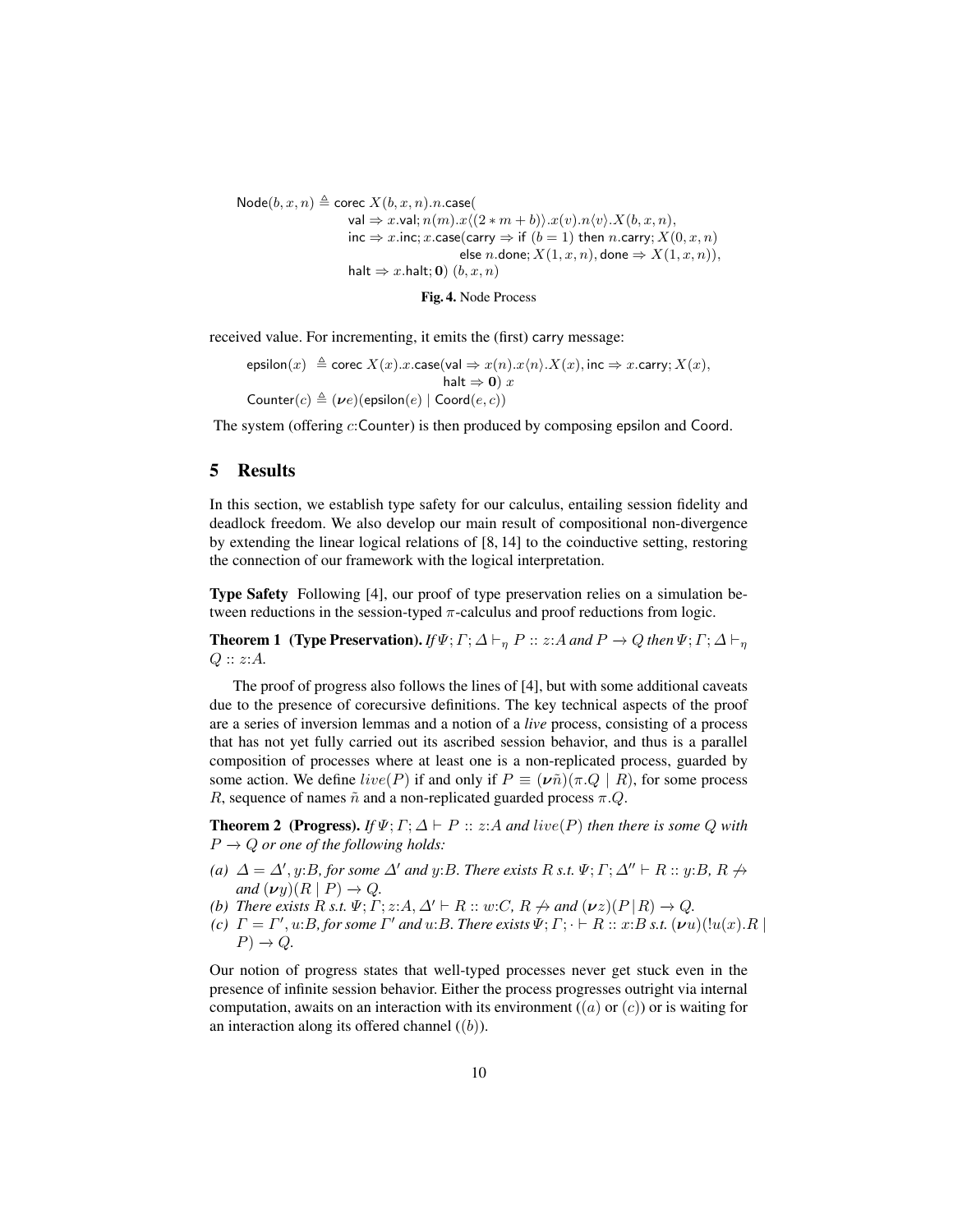Compositional Non-Divergence To prove the key property of compositional nondivergence, we develop a (linear) logical relations argument for coinductive session types. As in prior work for languages without recursion [14, 8], we build on Girard's technique of reducibility candidates: sets of non-divergent, well-typed terms, closed under reduction and (typed) expansion, adapted to the setting of our process calculus.

Definition 1 (Reducibility Candidates). *Given a type* A *and name* z*, a reducibility candidate at* z:A*, written* R[z:A] *is a set of closed, well-typed processes offering* z:A *that satisfy the following:*

- *1. If*  $P \in \mathcal{R}[z:A]$  *then*  $P \Downarrow$ *.*
- 2. If  $P \in \mathcal{R}[z:A]$  and  $P \Rightarrow P'$  then  $P' \in \mathcal{R}[z:A]$
- *3. If for all*  $P_i$  *such that*  $P \Rightarrow P_i$  *we have*  $P_i \in \mathcal{R}[z:A]$  *then*  $P \in \mathcal{R}[z:A]$ *.*

We refer to  $\mathbb{R}[-A]$  as the collection of all sets of reducibility candidates at (closed) type A. Our definition of the logical predicate identifies processes up to the compatible extension of structural congruence with the well-known *sharpened replication axioms* [10], written ≡<sub>1</sub>. The replication axioms express strong behavioral equivalences in our typed setting [14].

**Definition 2.** We write  $\equiv$  *for the least congruence relation on process expressions resulting from extending structural congruence* ≡ *with the following axioms:* 

- *1.*  $(\nu u)(!u(z).P \mid (\nu y)(Q \mid R)) \equiv_! (\nu y)((\nu u)(!u(z).P \mid Q) \mid (\nu u)(!u(z).P \mid R))$
- 2.  $(\nu u)(!u(y).P \mid (\nu v)(!v(z).Q \mid R)) \equiv (\nu v)((!v(z).(\nu u)(!u(y).P \mid Q)) \mid (\nu u)(!u(y).P \mid R))$ *3.*  $(\nu u)(!u(y).Q \mid P) \equiv P \quad \text{if } u \notin \text{fn}(P)$

Intuitively, axioms (1) and (2) represent the distribution of shared servers among "client" processes, and (3) garbage collects shared servers which can no longer be invoked.

We define a logical predicate on processes by induction on types and the size of typing contexts. The predicate captures the computational behavior of non-divergent processes, as defined by their typing. In the development below, we make use of  $\mathcal{L}[\tau]$ , which denotes the logical interpretation of the values exchanged in communication (i.e. sets for well-typed values of the appropriate type). We omit this definition due to its simplicity and for the sake of conciseness.

**Definition 3** (Logical Predicate - Open Process Expressions). *Given*  $\Psi$ ;  $\Gamma$ ;  $\Delta \vdash_{\eta} T$ with a non-empty left hand side environment, we define  $\mathcal{L}^{\omega}[\Psi; \Gamma; \Delta \vdash_{\eta} T]$ , where  $\omega$ *is a mapping from type variables to reducibility candidates, as the set of processes inductively defined as:*

$$
P \in \mathcal{L}^{\omega}[\Psi, x:\tau; \Gamma; \Delta \vdash_{\eta} T] \quad \text{iff} \quad \forall M \in \mathcal{L}[\tau]. P\{M/x\} \in \mathcal{L}^{\omega}[\Psi; \Gamma; \Delta \vdash_{\eta} T] \\
 P \in \mathcal{L}^{\omega}[\Gamma; \Delta, y: A \vdash_{\eta} T] \quad \text{iff} \quad \forall R \in \mathcal{L}^{\omega}[y:A].(\nu y)(R \mid P) \in \mathcal{L}^{\omega}[\Gamma; \Delta \vdash_{\eta} T] \\
 P \in \mathcal{L}^{\omega}[\Gamma, u: A; \Delta \vdash_{\eta} T] \quad \text{iff} \quad \forall R \in \mathcal{L}^{\omega}[y:A].(\nu u)(!u(y).R \mid P) \in \mathcal{L}^{\omega}[\Gamma; \Delta \vdash_{\eta} T]
$$

The definition of the logical interpretation for open processes inductively composes the process with the appropriate witnesses in the logical interpretation at the types specified in the three contexts, following [14].

The key part of our development is the definition of the logical predicate for closed processes. Similar to the treatment of type variables in logical relations for polymorphic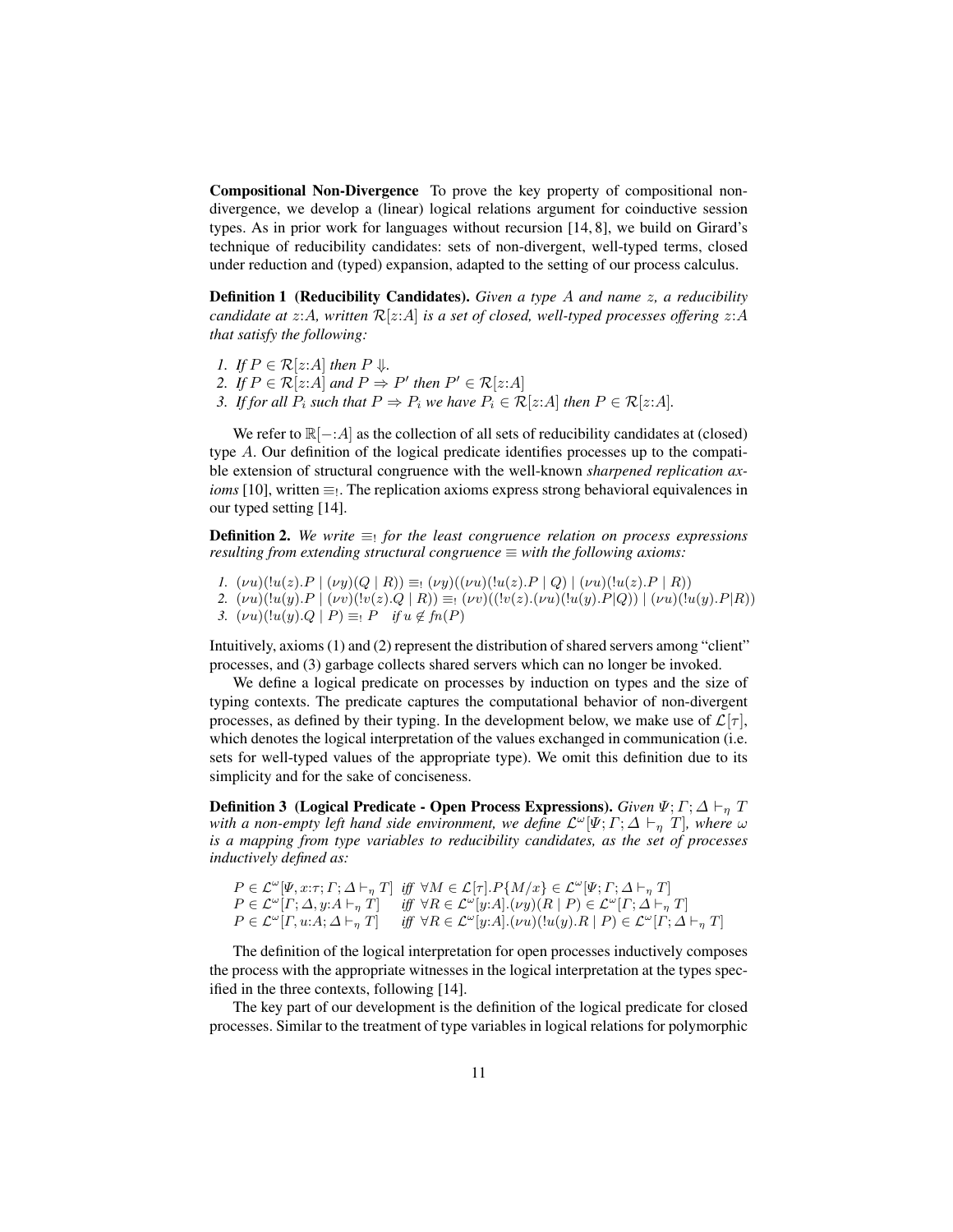| $\mathcal{L}^{\omega}[z:\nu X.A]$            |  | $\triangleq$ $\bigcup \{ \Psi \in \mathbb{R}[-:\nu X.A] \mid \Psi \subseteq \mathcal{L}^{\omega[X \mapsto \Psi]}[z:A] \}$                                                                                                           |
|----------------------------------------------|--|-------------------------------------------------------------------------------------------------------------------------------------------------------------------------------------------------------------------------------------|
| $\mathcal{L}^{\omega}[z:X]$                  |  | $\triangleq \omega(X)(z)$                                                                                                                                                                                                           |
| $\mathcal{L}^{\omega}[z\mathbf{:}1]$         |  | $\triangleq \{P \mid \forall P'.(P \Longrightarrow P' \land P' \nrightarrow) \Rightarrow P' \equiv 0\}$                                                                                                                             |
| $\mathcal{L}^{\omega}[z:A\multimap B]$       |  | $\triangleq \{P \mid \forall P'y.(P \stackrel{z(y)}{\Longrightarrow} P') \Rightarrow \forall Q \in \mathcal{L}^{\omega}[y:A].(\nu y)(P' \mid Q) \in \mathcal{L}^{\omega}[z:B]\}$                                                    |
| $\mathcal{L}^{\omega}[z:A\otimes B]$         |  | $\triangleq \{P \mid \forall P'y \cdot (P \stackrel{\overline{(vy)z(y)}}{\longrightarrow} P') \Rightarrow$                                                                                                                          |
|                                              |  | $\exists P_1, P_2.(P' \equiv_! P_1   P_2 \wedge P_1 \in \mathcal{L}^{\omega}[y:A] \wedge P_2 \in \mathcal{L}^{\omega}[z:B])$                                                                                                        |
| $\mathcal{L}^{\omega}[z:!A]$                 |  | $\triangleq \{P \mid \forall P'.(P \Longrightarrow P') \Rightarrow \exists P_1.(P' \equiv_! \exists z(y).P_1 \land P_1 \in \mathcal{L}^{\omega}[y:A])\}$                                                                            |
|                                              |  | $\mathcal{L}^{\omega}[z:\& \{\overline{l_i \Rightarrow A_i}\}] \triangleq \{P \mid \bigwedge_i (\forall P'.(P \stackrel{z.l_i}{\Longrightarrow} P') \Rightarrow P' \in \mathcal{L}^{\omega}[z:A_i])\}$                              |
|                                              |  | $\mathcal{L}^{\omega}[z:\bigoplus \{\overline{l_i \Rightarrow A_i}\}] \triangleq \{P \mid \bigwedge_i (\forall P'.(P \stackrel{\overline{z}.\overline{l_i}}{\Longrightarrow} P') \Rightarrow P' \in \mathcal{L}^{\omega}[z:A_i])\}$ |
| $\mathcal{L}^{\omega}[z:\tau\wedge A]$       |  | $\triangleq \{P \mid \forall P'.(P \stackrel{z\langle M \rangle}{\Longrightarrow} P') \Rightarrow (M \in \mathcal{L}[\tau] \wedge P' \in \mathcal{L}^{\omega}[z:A])\}$                                                              |
| $\mathcal{L}^{\omega}[z:\tau \supset A]$     |  | $\hat{=} \{ P \mid \forall P', M.(M \in \mathcal{L}[\tau] \land P \stackrel{z(M)}{\Longrightarrow} P') \Rightarrow P' \in \mathcal{L}^{\omega}[z:A] \}$                                                                             |
| Fig. 5. Logical Predicate - Closed Processes |  |                                                                                                                                                                                                                                     |

languages (c.f. [8]), we employ a mapping from type variables to candidates at a given type. More precisely, we map type variables to candidates at the appropriate coinductive type, representing the unfolding of coinductive types.

We interpret a coinductive session type  $\nu X.A$  as the union of all reducibility candidates ψ of the appropriate coinductive type that are in the interpretation of the *open* type A, when X is mapped to  $\psi$  itself, enabling a principle of proof by coinduction.

Definition 4 (Logical Predicate - Closed Process Expressions). *For any type* T = z: A we define  $\mathcal{L}^{\omega}[T]$  as the set of all processes P such that  $P\psi$  and  $\cdot; \cdot \cdot \vdash_{\eta} P :: T$ *satisfying the rules of Fig. 5.*

We elide several technical aspects and focus mainly on the intuitions behind the development. The key observation is that for *open types*, we may view our logical predicate as a mapping between sets of reducibility candidates, of which the interpretation for coinductive session type turns out to be a greatest fixpoint (Theorem 3).

**Definition 5.** Let  $\nu X.A$  be a strictly positive type. We define:  $\phi_A(s) \triangleq \mathcal{L}^{\omega[X \mapsto s]}[z:A]$ 

**Theorem 3** (Greatest Fixpoint).  $\mathcal{L}^{\omega}[z:\nu X.A]$  *is a greatest fixpoint of*  $\phi_A$ .

The combination of these results enables us to obtain our main result (Theorem 4): all well-typed processes are in the logical predicate, from which follows that all welltyped processes are compositionally non-divergent.

**Theorem 4.** *If*  $\Psi$ ;  $\Gamma$ ;  $\Delta \vdash_n P$  :: *z*:*A then*  $P \in \mathcal{L}[\Psi; \Gamma; \Delta \vdash_n z:A]$ *.* 

*Proof.* We proceed by induction on typing. The most interesting case is the one for the  $\nu$ R rule. Since the interpretation of coinductive types  $\nu X.A$  is a greatest fixpoint (Theorem 3), we proceed by coinduction: we produce a set of processes  $\mathcal{C}_{P'}$ , containing the body of the corecursive definition  $P'$  where the corecursion variable has been instantiated with an unfolding of the corecursive definition (let us refer to this process as  $P''$ ), closed under reduction and (typed) expansion. We show that  $C_{P'}$  is a reducibility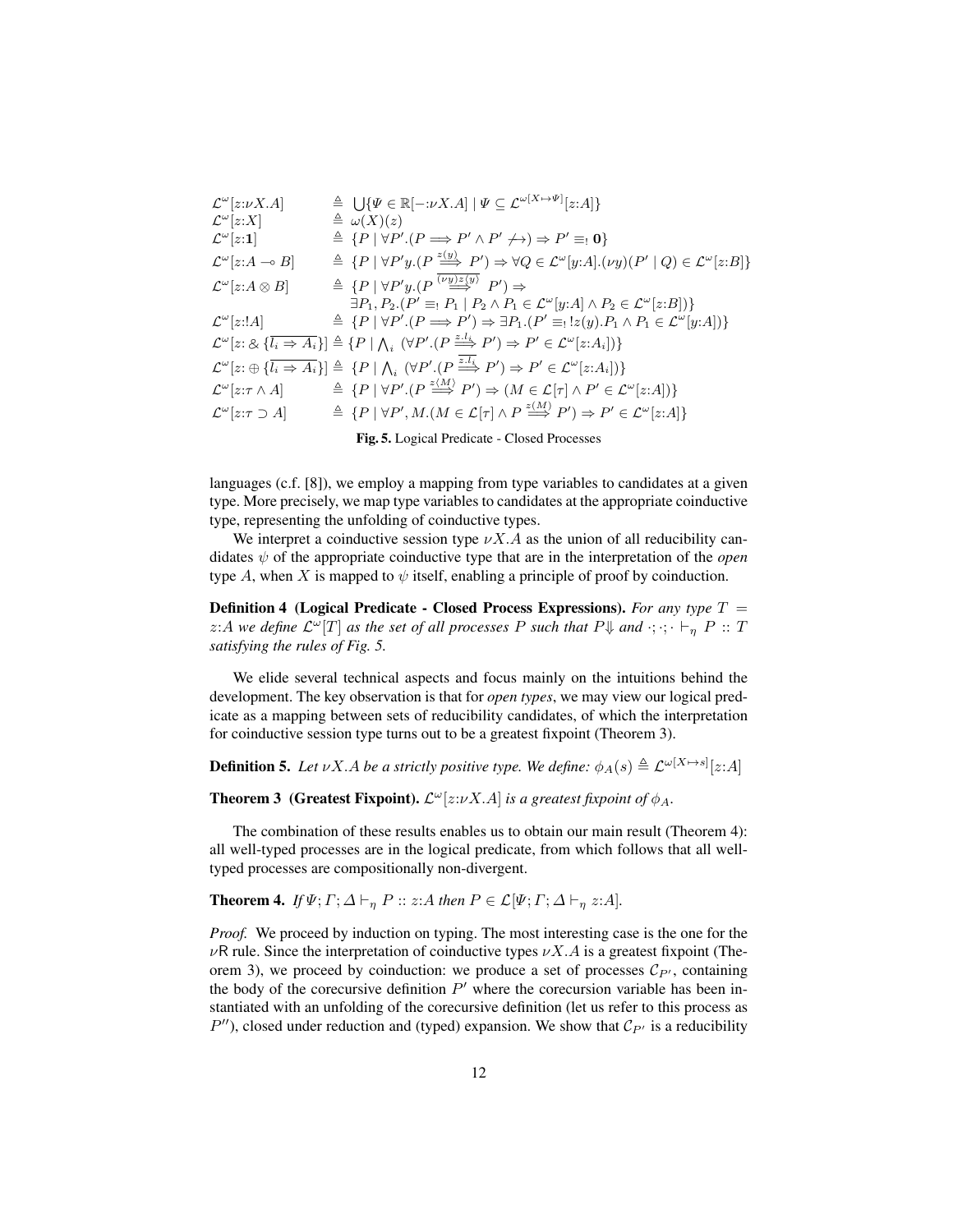candidate at  $\nu X.A$  and that  $C_{P'} \subseteq \mathcal{L}^{\omega[X \mapsto C_{P'}]}[z:A]$ . This is a sufficient condition since  $\mathcal{L}[c:\nu X.A]$  is the largest such set. We need essentially to focus on  $P''$ .

Showing this property relies crucially on the fact that type variables are ultimately offered by the unfolding of the corecursive definition. The key points are the occurrences of the corecursion variable in  $P'$ , which in  $P''$  are instantiated with  $P'$  itself: if its a terminal occurrence the property is immediate, since the corecursion variable is typed with the type variable X, which is mapped to  $\mathcal{C}_{P'}$ , containing  $P'$ . If the corecursion variable occurs in the left branch of a cut, we know that the only possible use of the fresh channel (typed with the type variable) by the right branch of the cut is to eventually forward it, potentially after a number of internal reductions or observable actions as specified by the session A. When the forwarder is triggered, we must necessarily be at the type variable X and we can conclude since the resulting process is  $P'$ , in  $\mathcal{C}_{P'}$ . We remark that if the corecursion variable is guarded in the left branch of a cut, these guards must be consumed by the right branch of the cut (this follows by well-typedness and progress) through internal reductions.

**Corollary 1** (Non-Divergence). *If*  $\Psi$ ;  $\Gamma$ ;  $\Delta \vdash_{\eta} P$  :: *z*:*A then*  $P \Downarrow$ 

Combining type safety (Theorems 1 and 2) and non-divergence (Corollary 1) we conclude that typing enables strong guarantees on processes written in our calculus. A welltyped process is always be able to fulfil its protocol: no divergence can take place, nor can any deadlocks occur. Moreover, these properties are *compositional*, ensuring that any (well-typed) service composition produces a deadlock-free, non-divergent service.

#### 6 Related Work and Concluding Remarks

Expressiveness relationships between replication and recursion in the context of  $\pi$ calculi have been investigated (e.g, [15]); in general such constructs are not reducible to each other, in particular in the presence of name scoping constructs. In our context, replication codifies behavior that may be repeated arbitrarily often on independent channels, whereas recursion denotes potentially infinite behavior on the same channel.

Forms of general recursion have been often introduced in session typed languages, but without much concern on how to conciliate unbounded behaviour with local termination (e.g, [2, 16]). From the perspective of more traditional work on session typed languages, [17] establishes a strong normalization result for action types, which are similar to session types, but without addressing recursive types. Still within the logic based approach to session typed programming, our work is related to [5], which develops a logical interpretation of session types using second-order classical linear logic and a polymorphic session-typed functional language similar to that of [18], but does not consider coinductive sessions.

In prior work, we have studied strong normalization for session types based on linear logic, including extensions to behavioral polymorphism [14, 8], however, this work is the first to address general corecursion in the framework. While there are works that address termination by typability in the  $\pi$ -calculus, they either do not have explicit recursion [19] or consider simpler type systems [20] without notions of session fidelity or lock freedom and impose more intricate syntactic restrictions on processes.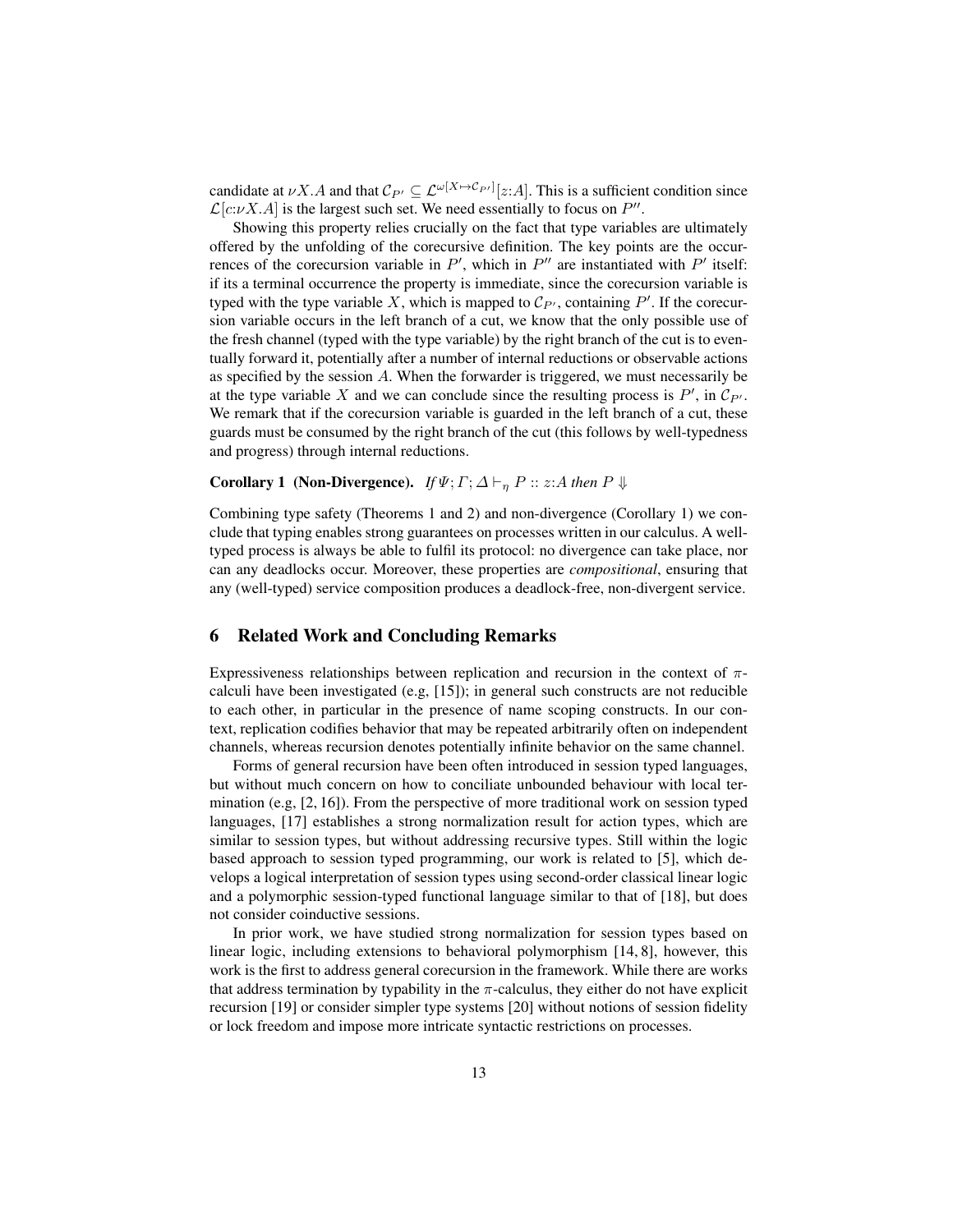The particular issues related to coinductive session types have to the best of our knowledge been overlooked in the traditional literature, which typically deals with general recursive types and definitions [2, 3, 18], including divergence by construction. More recently, [21] considers least and greatest fixpoints in classical linear logic (in the sense of [22]) as primitive recursors and corecursors in a session typed calculus, respectively. Since, in their setting, a corecursor can only synchronize with a recursor, it is not straightforward how to encode transducers that transform one coinductive session into another. This is a common programming pattern, where a service is offered through composition and transformation of a collection of other coinductive sessions. Moreover, their work does not develop a logical relation proof technique nor establish a non-divergence result, as we do.

In this regard our work is closer to that on termination for  $\lambda$ -calculi with inductive and coinductive types [23]. For instance, [24] develops a strong normalization result for the second-order  $\lambda$ -calculus with explicit inductive and coinductive types using logical relations. The restrictions imposed by our type system to ensure non-divergence are related to those developed in [25] for the Coq proof assistant, but with obvious distinctions given the very different settings. Our interpretation of coinductive types as greatest fixed points is also related to the work of Baelde [22]. The main differences are that his work uses classical linear logic and does not consider a proof term assignment. The former makes the system and logical relation techniques substantially different since they rely on orthogonality, whereas ours do not; the latter leads Baelde's work towards proof search related techniques, which is in sharp contrast to our work.

The work on type-based methods for ensuring termination has been generalized to include inductive and coinductive definitions in the style of Coq [26] (although the proof of strong normalization is substantially more complex due to the expressive power of CIC and type annotations). It is not clear how to adapt these type-based methods to our setting since type annotations are a measure of the size of "values", which do not immediately apply to processes. Similar difficulties arise when considering copatterns [13], which seem to be inherently tied to the term structure.

Concluding Remarks We have developed a theory of coinductive definitions for a synchronous  $\pi$ -calculus with corecursion, establishing a logical foundation based on intuitionistic linear logic which provides guarantees of deadlock freedom, session fidelity and, crucially, compositional non-divergence by typing. Thus, services implemented in our calculus do not "get stuck", nor become unavailable due to divergent behavior.

Our type system ensures termination by eliminating unproductive internal behavior in corecursive process definitions. While the restrictions we impose are not particularly oppressive, they naturally still exclude processes that are non-divergent (for instance, the binary counter example of [9]), as often is the case in these settings given that productivity is undecidable in general. Having set forth a first significant benchmark, it is certainly a challenge for future work to find less restrictive or more general conditions for guaranteeing productivity in this setting, potentially adapting type-based termination techniques (viz. [26, 13]).

By establishing a logical foundation for coinductive session-typed processes, the work set forth in this paper is an important stepping stone towards the development of a dependent type theory rich enough to allow us to express and reason about session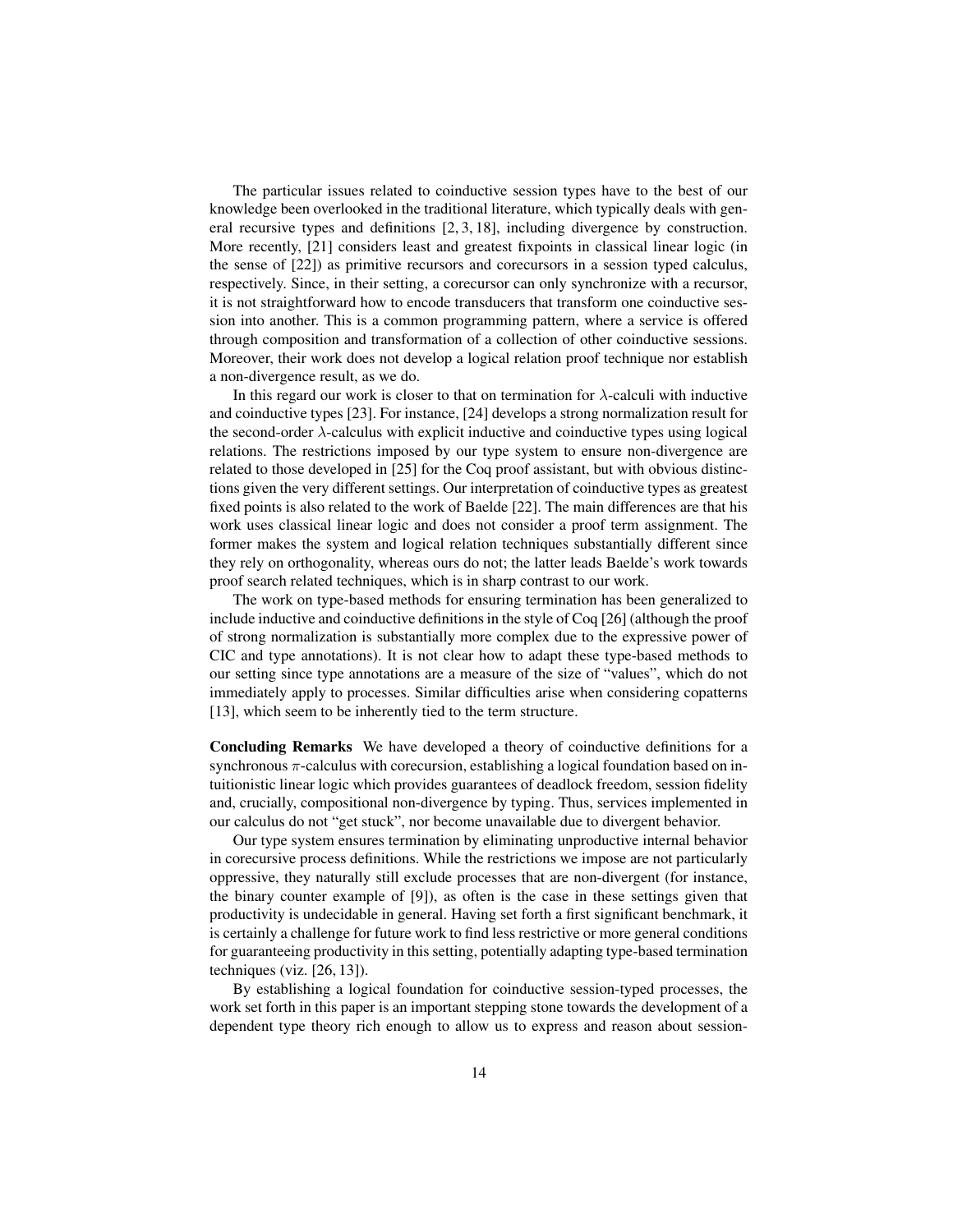based concurrency. These concurrent programs are often coinductive in nature, and are typically studied using coinductive proof techniques. Since we establish typed processes as coinductive objects, we may be able to use processes as witnesses to coinductive proofs. A sound (wrt an extensional typed equivalence, c.f. [8, 14]) notion of definitional equality of corecursive processes is also part of future work.

#### References

- 1. Honda, K.: Types for dyadic interaction. In: CONCUR'93. (1993) 509–523
- 2. Honda, K., Vasconcelos, V.T., Kubo, M.: Language primitives and type discipline for structured communication-based programming. In: ESOP. (1998) 122–138
- 3. Honda, K., Yoshida, N., Carbone, M.: Multiparty asynchronous session types. In: POPL. (2008) 273–284
- 4. Caires, L., Pfenning, F.: Session types as intuitionistic linear propositions. In: CONCUR'10. (2010) 222–236
- 5. Wadler, P.: Propositions as sessions. In: ICFP'12. (2012) 273–286
- 6. Toninho, B., Caires, L., Pfenning, F.: Dependent session types via intuitionistic linear type theory. In: PPDP'11. (2011) 161–172
- 7. Pfenning, F., Caires, L., Toninho, B.: Proof-carrying code in a session-typed process calculus. In: CPP. (2011) 21–36
- 8. Caires, L., Pérez, J.A., Pfenning, F., Toninho, B.: Behavioral polymorphism and parametricity in session-based communication. In: ESOP. (2013) 330–349
- 9. Toninho, B., Caires, L., Pfenning, F.: Higher-order processes, functions, and sessions: A monadic integration. In: ESOP'13. (2013) 350–369
- 10. Sangiorgi, D., Walker, D.: The  $\pi$ -calculus: A Theory of Mobile Processes. Cambridge University Press (2001)
- 11. The Coq Development Team: The Coq Proof Assistant Reference Manual. (2013)
- 12. Norell, U.: Towards a practical programming language based on dependent type theory. PhD thesis, Chalmers University of Technology (2007)
- 13. Abel, A., Pientka, B.: Wellfounded recursion with copatterns: A unified approach to termination and productivity. In: LICS. (2013)
- 14. Perez, J.A., Caires, L., Pfenning, F., Toninho, B.: Linear logical relations for session-based ´ concurrency. In: ESOP'12. (2012) 539–558
- 15. Aranda, J., Giusto, C.D., Palamidessi, C., Valencia, F.D.: On recursion, replication and scope mechanisms in process calculi. In: FMCO. (2006) 185–206
- 16. Gay, S., Hole, M.: Subtyping for Session Types in the Pi Calculus. Acta Informatica 42(2-3) (2005) 191–225
- 17. Yoshida, N., Berger, M., Honda, K.: Strong normalisation in the pi -calculus. Inf. Comput. 191(2) (2004) 145–202
- 18. Gay, S., Vasconcelos, V.T.: Linear type theory for asynchronous session types. J. Funct. Programming 20(1) (2010) 19–50
- 19. Deng, Y., Sangiorgi, D.: Ensuring termination by typability. In: IFIP TCS. (2004) 619–632
- 20. Sangiorgi, D.: Termination of processes. Math. Struct. in Comp. Sci. 16(1) (2006) 1–39
- 21. Morris, J.G., Lindley, S., Wadler, P.: The least must speak with the greatest (2014) Draft.
- 22. Baelde, D.: Least and greatest fixed points in linear logic. TOCL 13(1) (January 2012)
- 23. Abel, A.: Strong normalization and equi-(co)inductive types. In: TLCA. (2007) 8–22
- 24. Mendler, N.P.: Inductive types and type constraints in the second-order lambda calculus. Annals of Pure and Applied Logic  $51(12)$  (1991) 159 – 172
- 25. Gimenez, E.: Structural recursive definitions in type theory. In: ICALP. (1998) 13–17
- 26. Gregoire, B., Sacchini, J.L.: On strong normalization of the calculus of constructions with ´ type-based termination. In: LPAR. (2010) 333–347